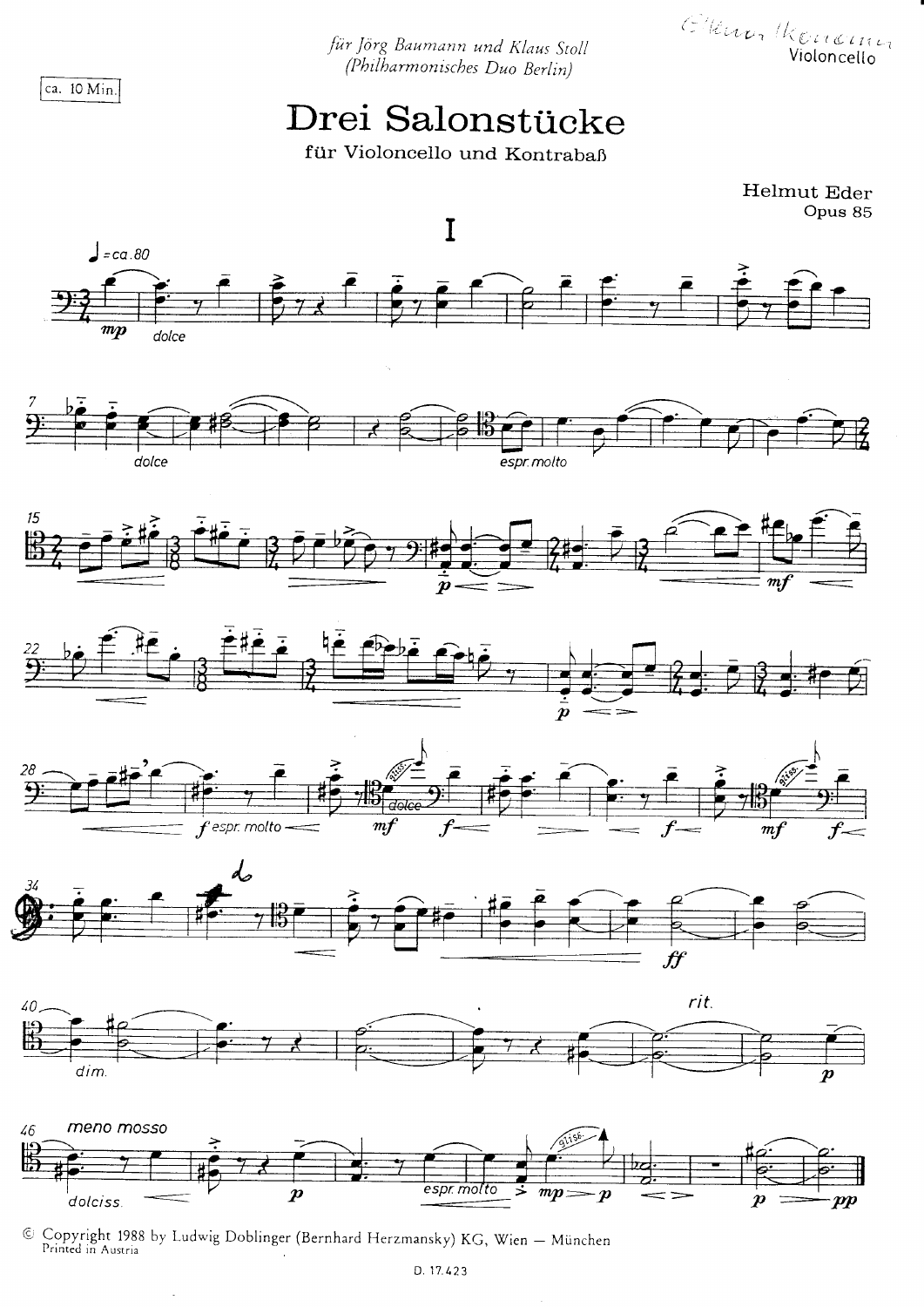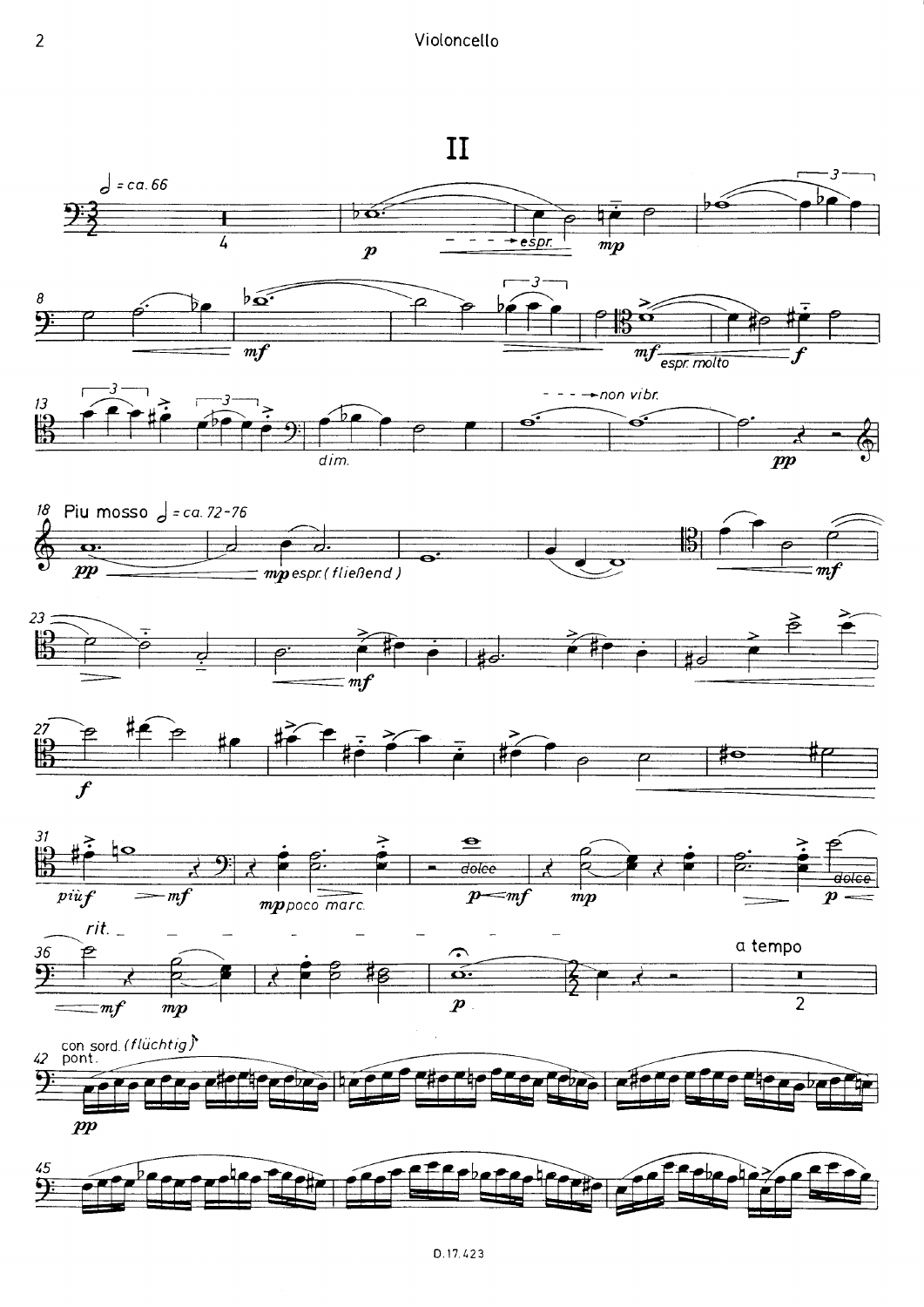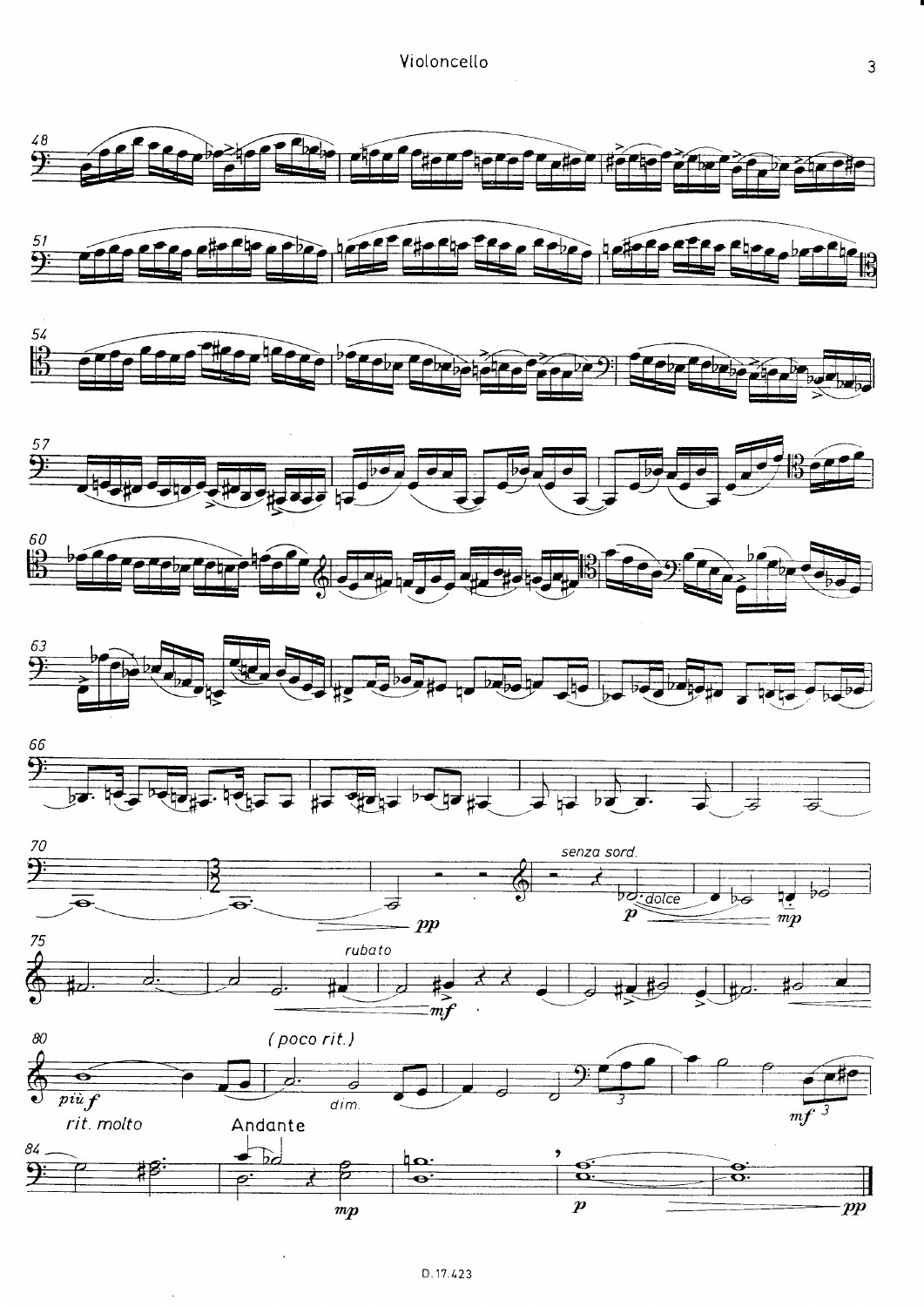## $\mathbf{I}$















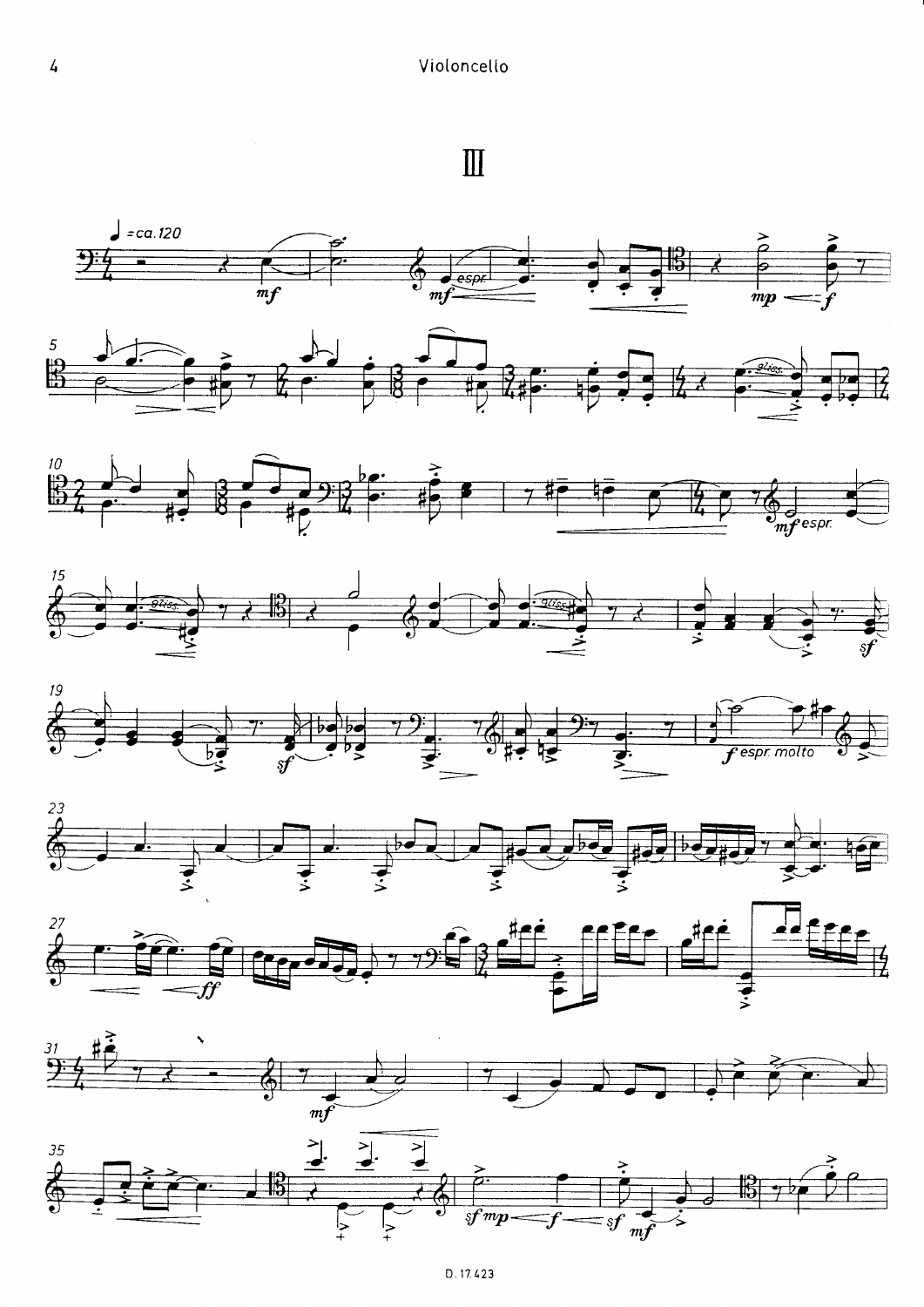Violoncello



















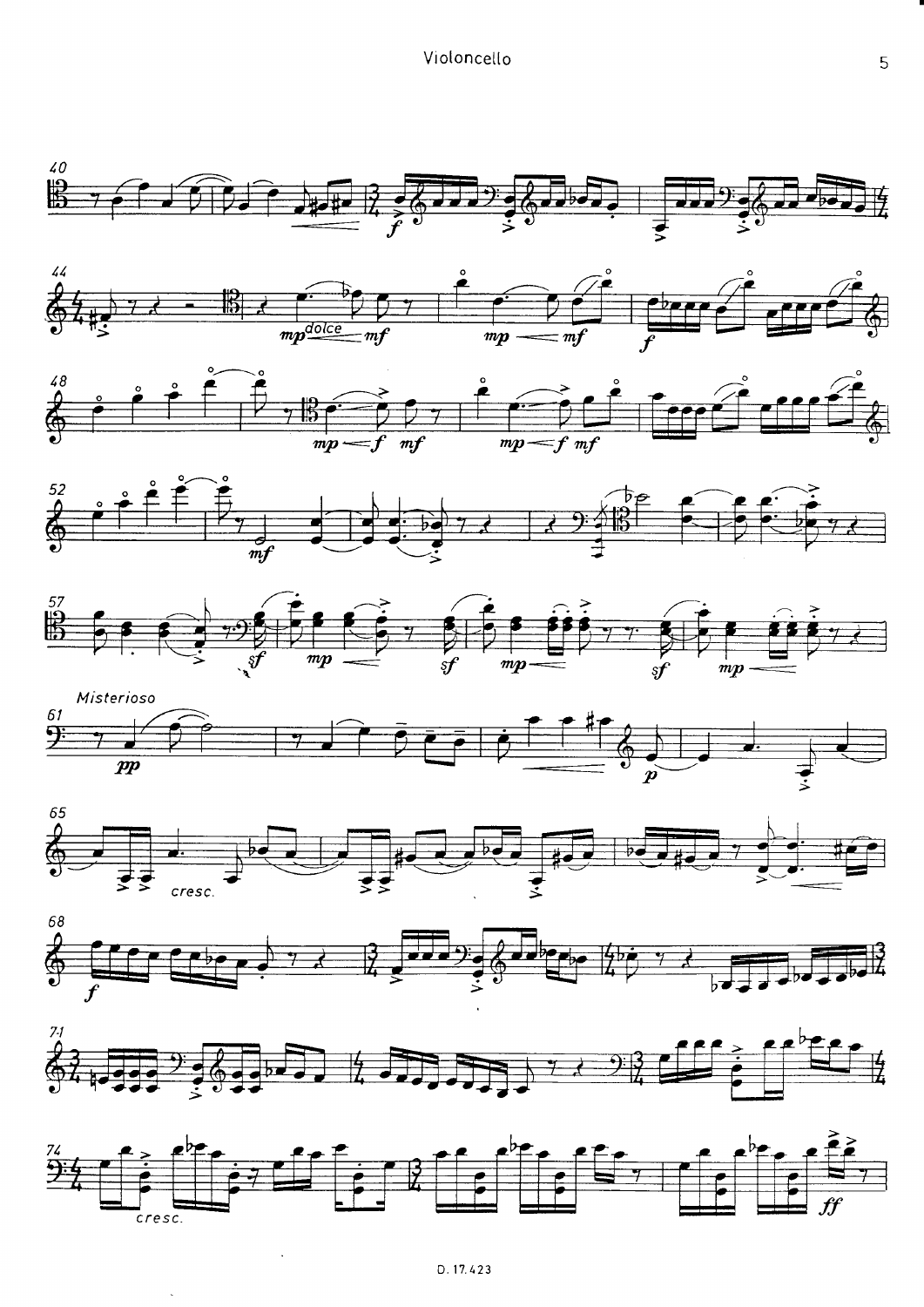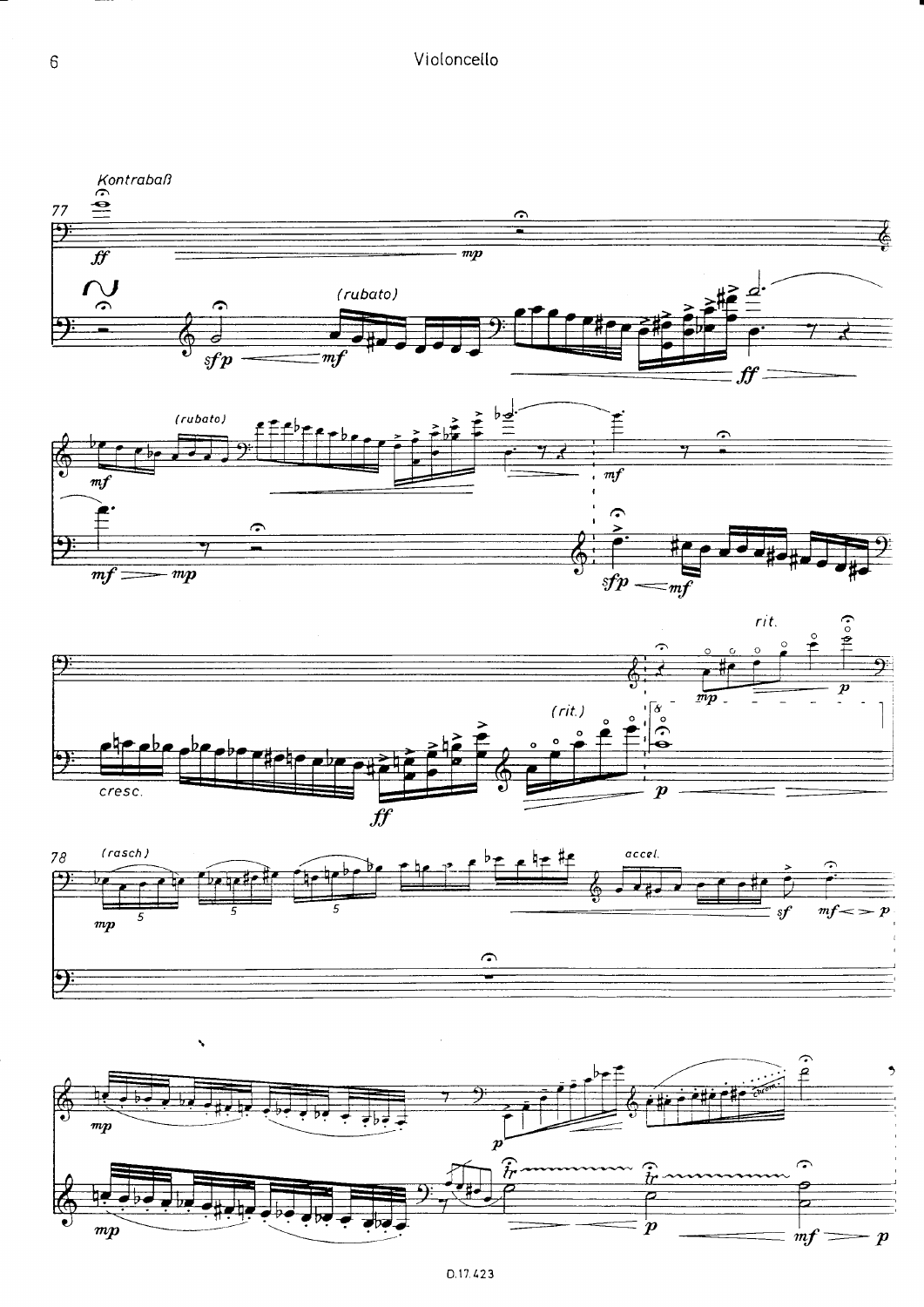### Violoncello

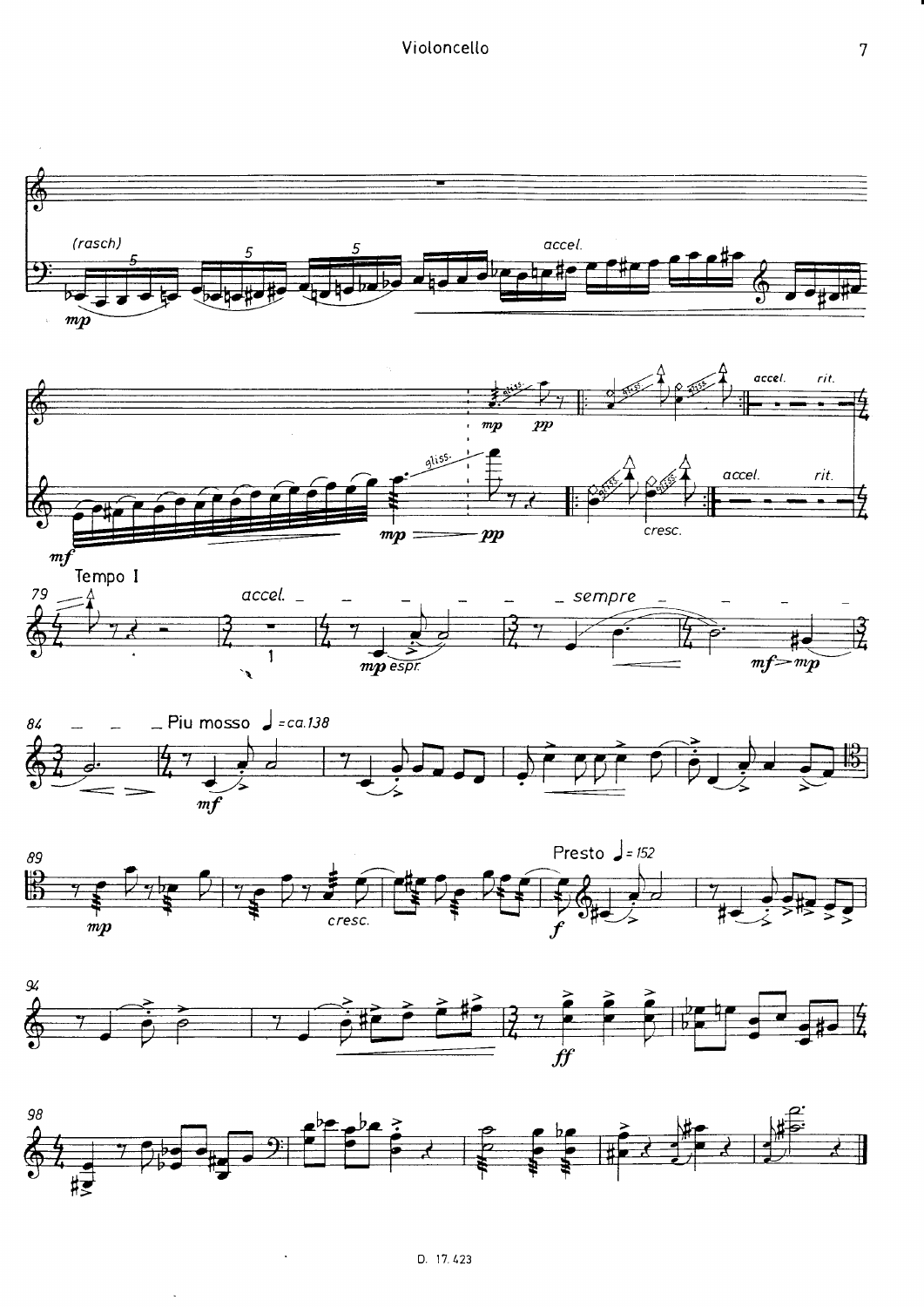ca. 10 Min.

### für Jörg Baumann und Klaus Stoll (Philharmonisches Duo Berlin)

## Drei Salonstücke

für Violoncello und Kontrabaß



 $\circledR$  Copyright 1988 by Ludwig Doblinger (Bernhard Herzmansky) KG, Wien  $-$  München Printed in Austria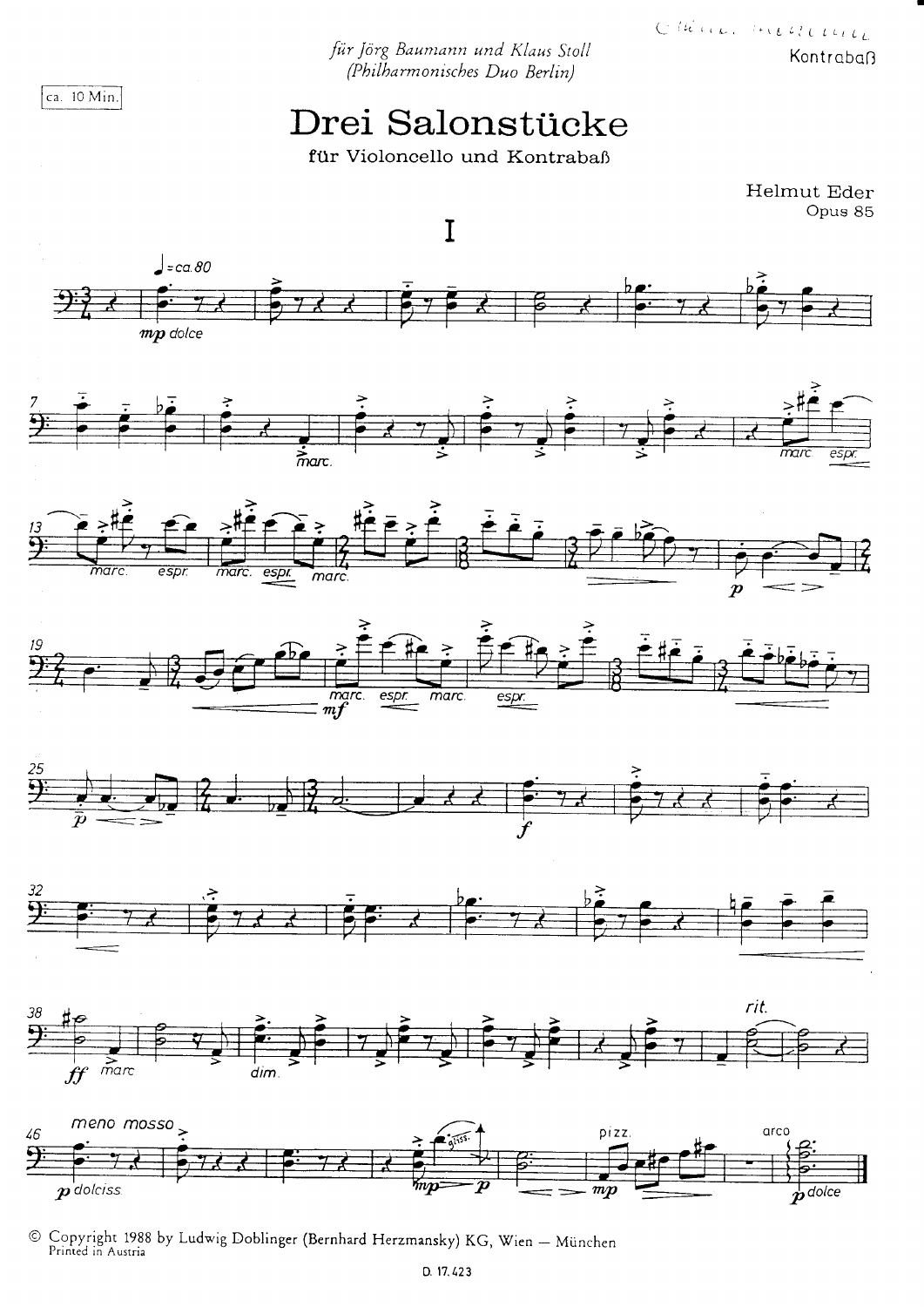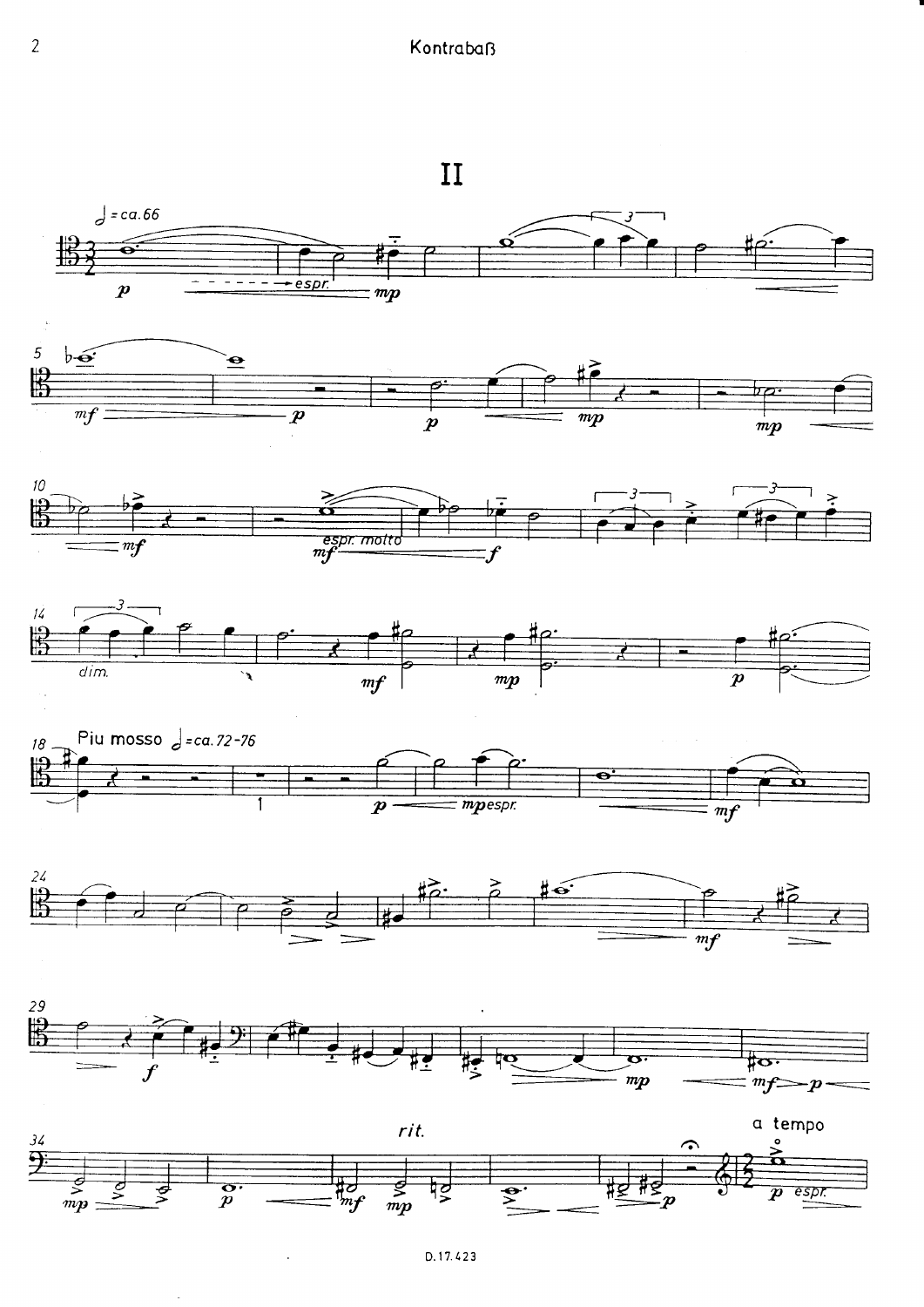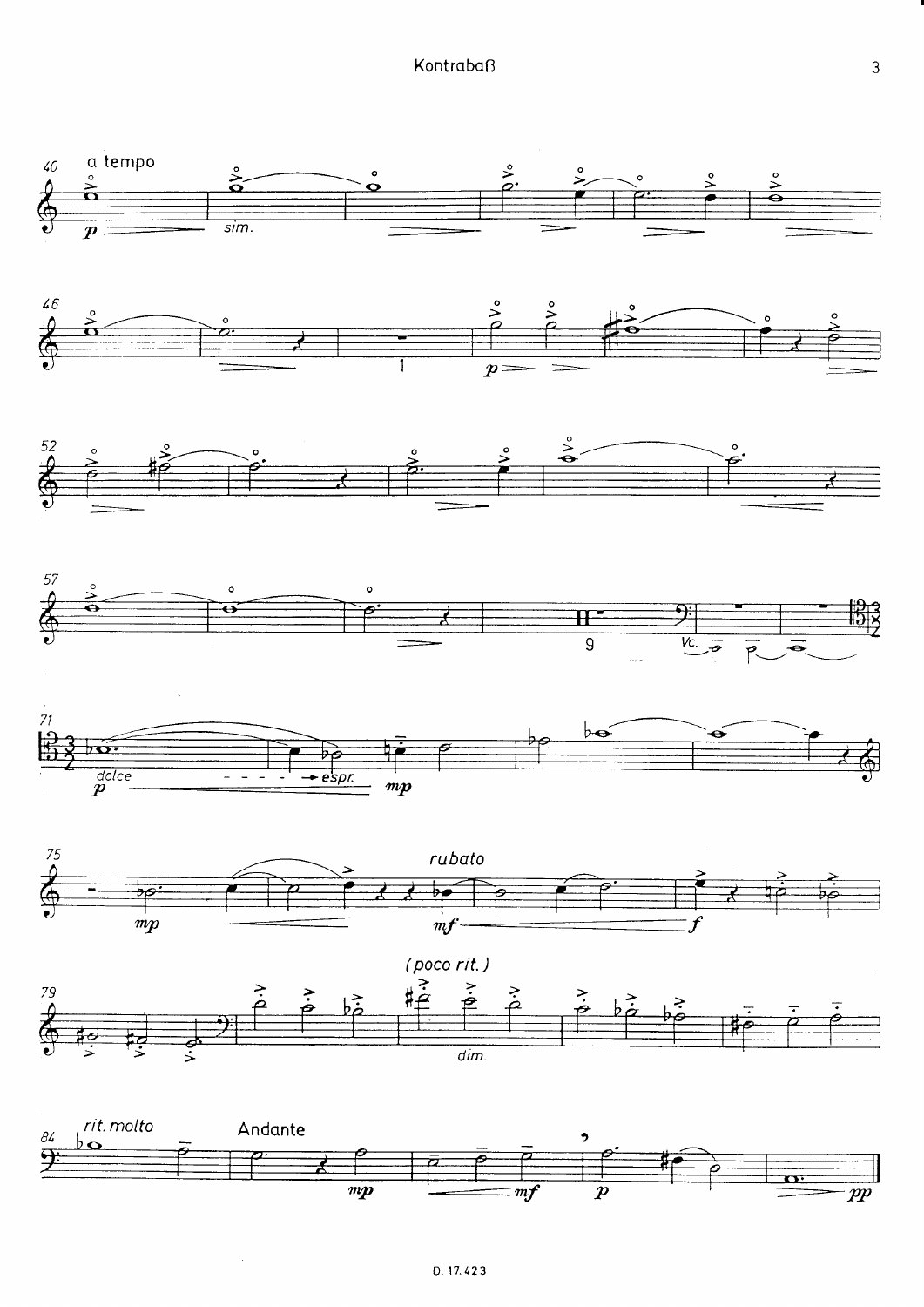















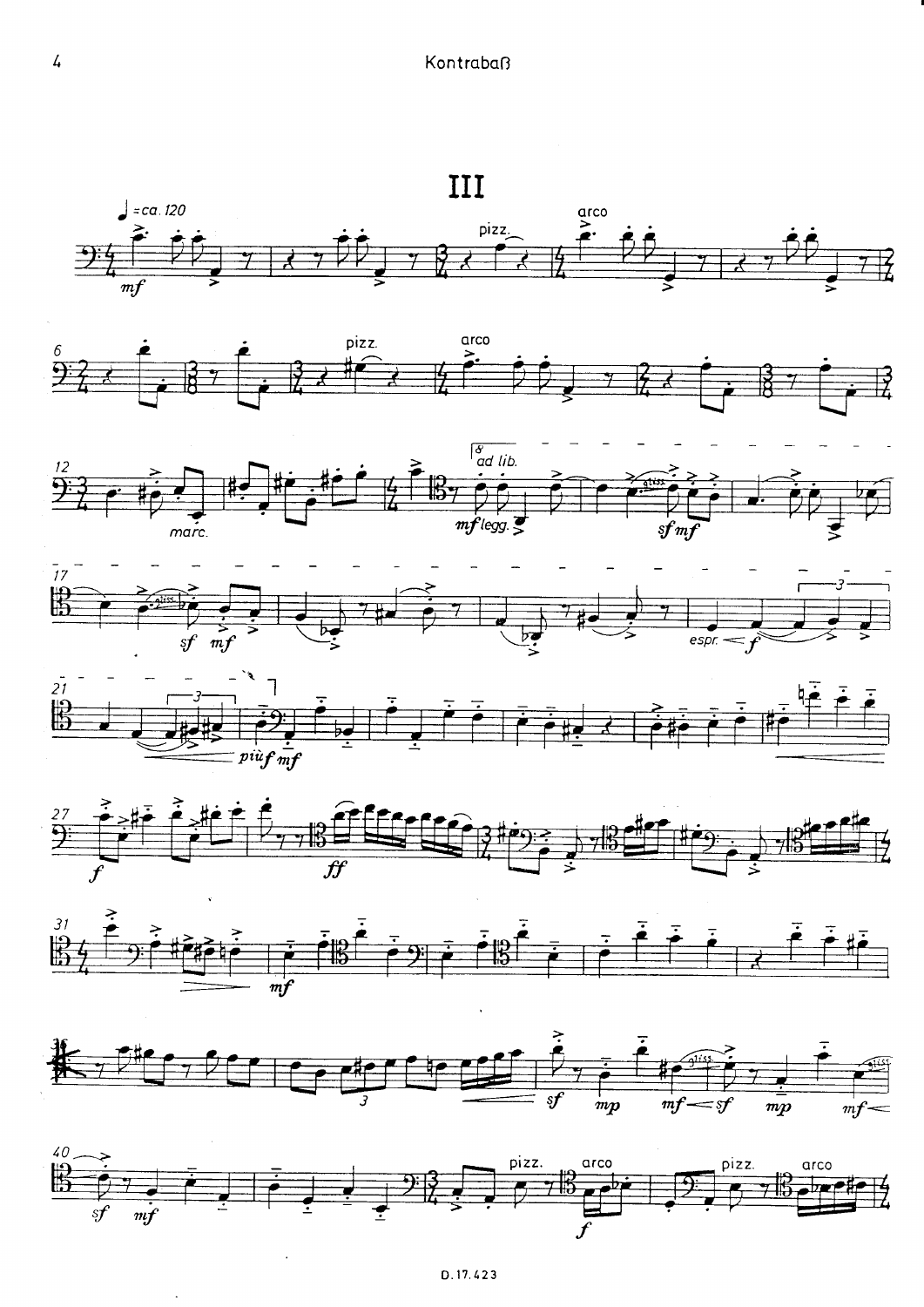#### Kontrabaß



 $mp$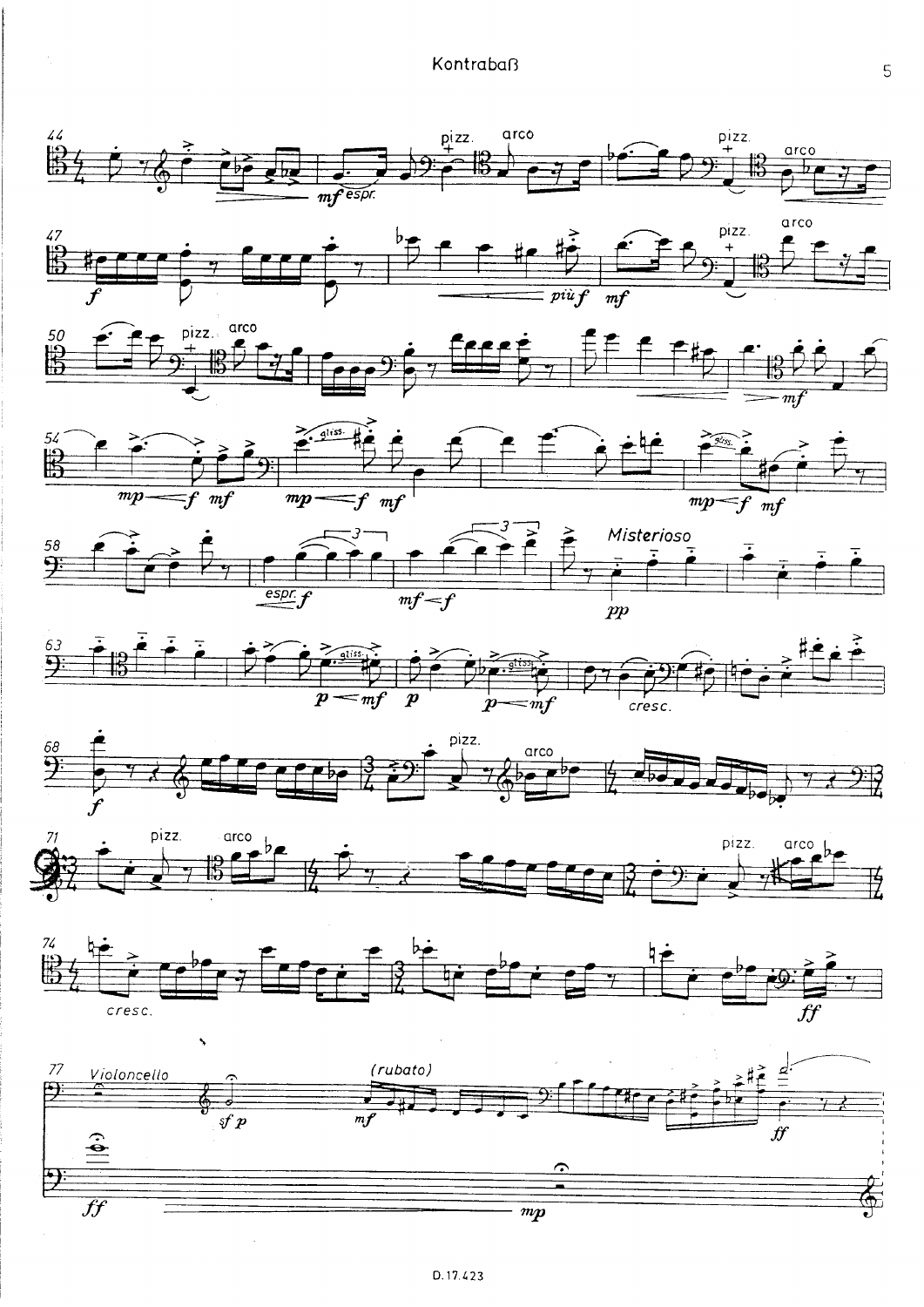



ä